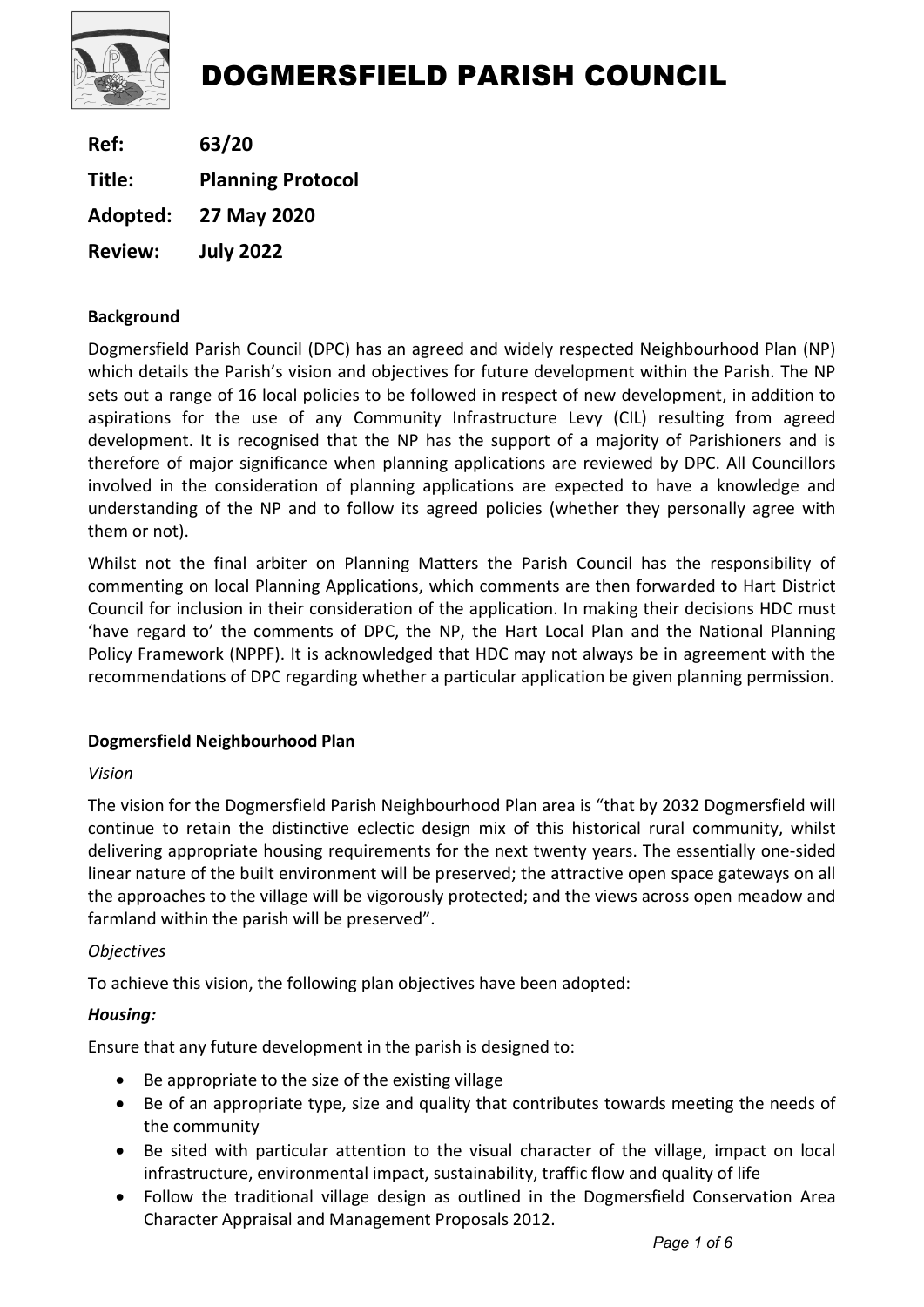

Is limited to small scale development in respect of any available sites, to a maximum of five houses.

Has separate policies for individual sites so that any new application is site specific.

Preserves the open gateway on the approaches of the village.

Preserves the open views in the centre of the village.

Maintains one-sided linear development that retains important gaps in the Chatter Alley and Church Lane frontage which contribute to the character of the conservation Area.

Ensures that the gaps between Dogmersfield and neighbouring settlements of Winchfield and Crookham Village remain unchanged.

#### Environment:

To conserve and enhance the natural environment and maintain important habitats and ecological corridors by protecting countryside features such as woodlands, hedgerows, rights of way, ponds, the river and the canal.

To conserve and enhance the Basingstoke Canal, the Dogmersfield Conservation Area and the Historic Park.

To encourage landowners to create new permissive footpaths and bridleways.

To maintain "Dark Sky" within the parish with no streetlights, floodlights and other lighting, restrictions are to be incorporated in new build planning requirements.

To provide screening for unsightly utilities installations within the parish.

To explore the feasibility of creating an area for school staff parking off road.

To work with local authorities to provide solutions to speed and parking issues on Chalky Lane, Church Lane and Chatter Alley, with particular reference to the overflow parking, the commercial units, and school pick up and drop off.

To designate suitable green areas as Local Green Spaces.

#### Neighbourhood Plan Review

Dogmersfield Parish Council, as the NP responsible body, is responsible for maintaining and periodically revisiting the Plan to ensure relevance and to monitor delivery. The Plan will be reviewed by the DPC at least annually and revised when necessary to ensure it continues to meet the needs of Dogmersfield residents and relevant District and National planning regulations.

#### Consideration of Planning Applications

In line with all Council business Planning Applications must be discussed and agreed in a public forum with the opportunity for members of the public to comment on the application. To achieve this all planning applications\* will be scheduled for discussion at Council meetings, being notified on the Council meeting Agenda prior to each meeting.

Members of the public wishing to speak in regard to a specific application may request an opportunity to speak at the Council meeting. Their contribution will be limited to three minutes.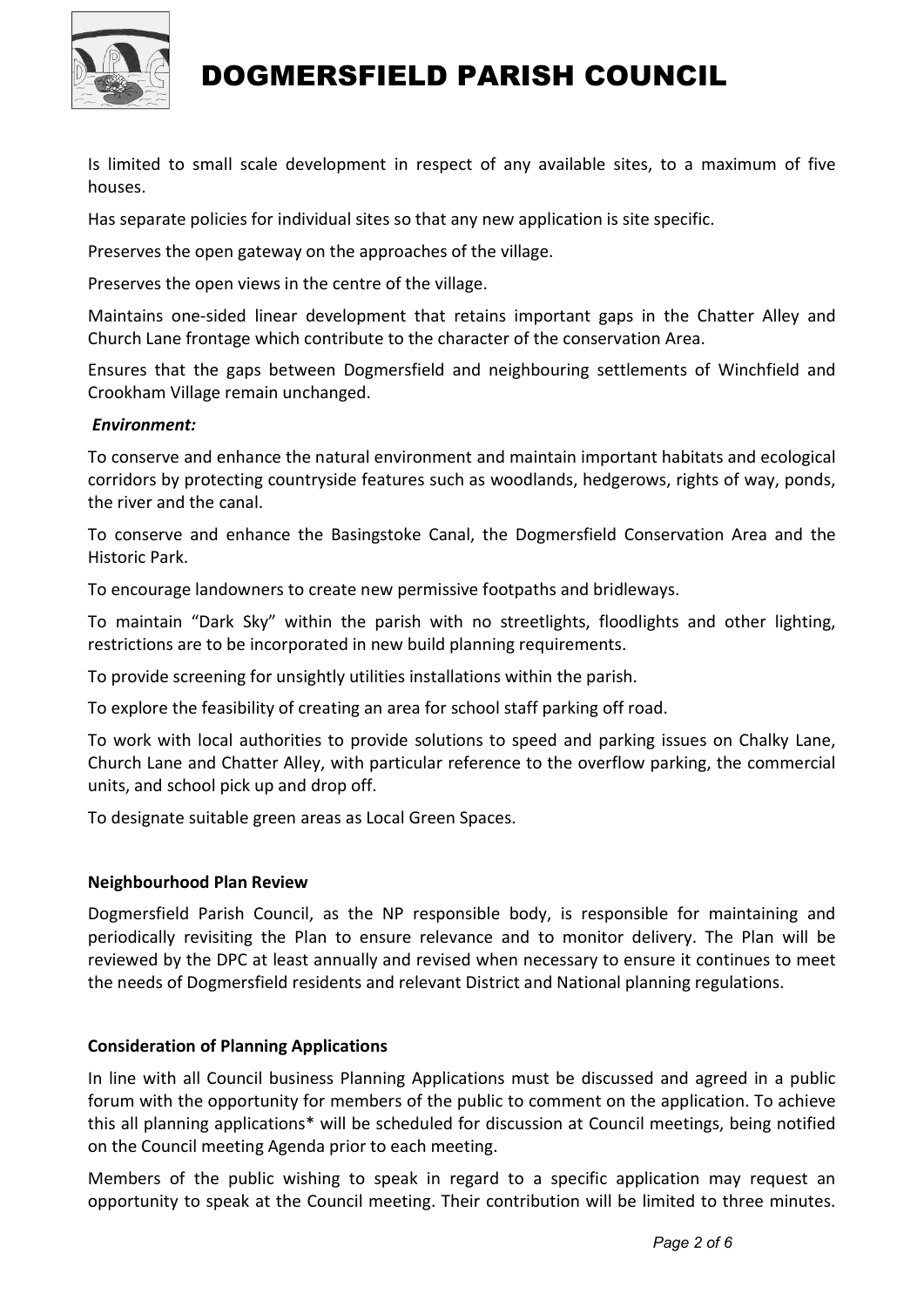

Where a number of people wish to comment on the same application the Clerk will encourage them to elect one spokesperson. The Chairman of the meeting may (in accordance with Standing Orders and at their discretion) allow other members of the public present at the meeting to speak to the application under discussion.

\* The councillor with the role of Planning Lead will in conjunction with the Clerk agree which applications will be brought to Council for consideration. Minor matters and those in relation to work on trees will only be presented for discussion at Council if they have the potential to have a material effect on aspects of the NP detailed above.

Where it is apparent that HDC's deadline for planning comments is in advance of the scheduled Council meeting the Planning Lead in conjunction with the Clerk will request an extension. If the required timescale cannot be met, then full details of the application will be placed on DPC's website and the Lead Councillor will take responsibility for seeking colleague councillors opinions and agreement to the comments to be submitted to HDC. This procedure will only be used if HDC cannot for sound reasons extend their deadline for comments.

## Declaration of Interests

At each Council meeting all councillors must consider whether they have 'a personal interest, or a pecuniary interest' in relation to the planning applications to be discussed and if they do so they must declare it. This decision is the responsibility of the individual councillor and not the Clerk, who is however available to provide advice on whether a particular Councillor's situation warrants a particular declaration. Councillors making a 'declaration' will be guided in regard to their behaviours at the meeting by DPC's current Code of Conduct.

## Declaration of a 'Personal Interest'

The type of application that may result in a councillor declaring a 'personal interest' could for example be because the application relates to a property that is owned by their child's teacher or a member of staff at the local pub, to whom they chat regularly. They could not be construed as having any financial advantage to gain by voting for or against the proposed application but, by the nature of their personal interest, could be said to have a 'personal interest' which might be swayed by their relationship with the applicant.

A councillor declaring a 'personal interest' may at the meeting take part in the discussion regarding the application but may not vote. They are not required to leave the room whilst the vote is held but could chose to do so.

## Declaration of a 'Pecuniary Interest'

The type of application that may result in a councillor declaring a 'pecuniary interest' could for example be because the application relates to a property that is next to or adjoining the councillor's own property or one of their family members, or the developer or applicant is a family member. They could in this case be construed as having a possible financial 'pecuniary' advantage to gain by voting for or against the proposed application.

A councillor declaring a 'pecuniary interest' may at the meeting make representations, answer questions or give evidence in relation to the application but must then leave the room whilst the discussion and voting takes place provided members of the public are also allowed to attend the meeting for the same purpose.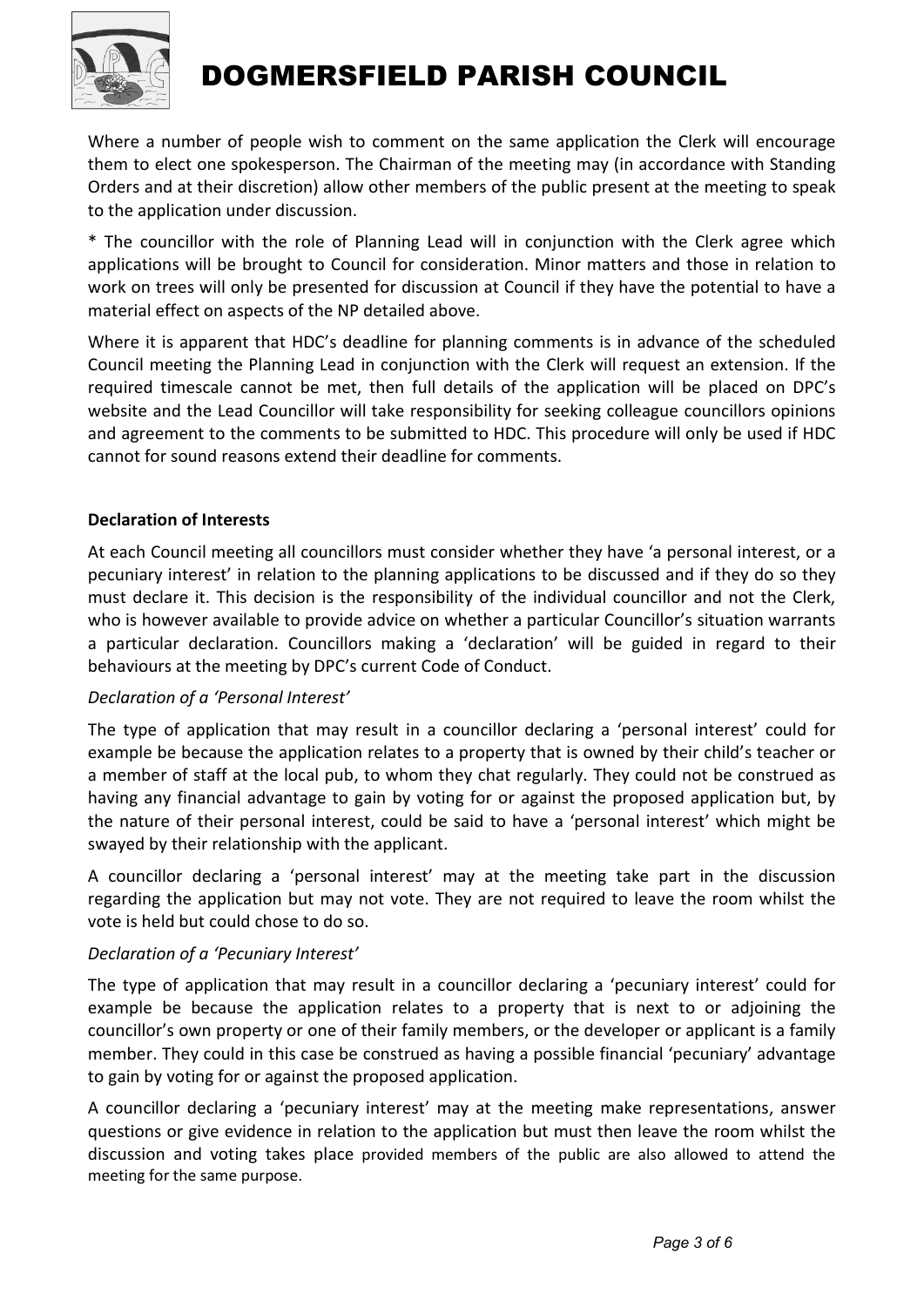

### Dispensation

'If the planning matter is such that some or all Councillors must declare either a 'personal interest' or a 'pecuniary interest', thereby resulting in an inquorate group of councillors eligible to take part, but it is considered by the Clerk to be of material importance for the Parish Council to comment on the application, then the Clerk may issue a Dispensation to allow all councillors to take a full part in the debate and to vote.

#### Consideration of other Planning Matters

From time to time DPC will be notified of appeals, pre-applications, neighbouring parish planning applications, Hampshire County Council applications, Local Plan consultations etc. It is the responsibility of the Planning Lead in discussion with the Clerk to decide whether these specific items should be discussed at a Council meeting or just passed to councillors as a matter for information. The process for dealing with these matters is detailed in the role of the Planning Lead below.

All councillors may be freely involved in commenting on DPC's proposed response to such matters. Where a councillor has previously expressed a 'general interest' or 'pecuniary interest' in regard to the same planning matter this does not disbar them from commenting on the text of DPC's proposed response to an appeal, consultation etc.

#### Planning Lead

Each year at the Annual Meeting of DPC a councillor will be appointed as Planning Lead. The Planning Lead is the focal point for DPC regarding planning matters. The role involves identifying relevant planning applications and other planning issues affecting the Parish of Dogmersfield and the preparation of regular 'Planning Reports' (see below) for DPC's consideration. The Planning Lead may, and will normally be expected to, make recommendations to DPC, but may not make statements or express views which could be taken to be on DPC's behalf, that have not been formally approved by DPC in accordance with Standing Orders.

Specialist planning expertise is not essential for the role but the Planning Lead is encouraged to develop an understanding of national, district and local planning policies, rules and precedents as they evolve in order to enhance their contribution to the effectiveness of DPC.

Nothing in this Planning Protocol shall be taken to absolve, prevent or discourage Councillors at DPC meetings from expressing their own views on specific planning applications or on planning matters generally.

#### Purpose

The purpose of the Planning Lead is to provide, as far as is reasonably practicable, accurate, complete and up-to-date information on planning matters to DPC so that it can make well informed decisions, with a view to maximising its influence over such matters.

#### Authority

The Planning Lead has no generally implied authority to represent DPC.

For the avoidance of doubt the Planning Lead is not authorised to:-

(i) communicate with external bodies (for example, but not limited to, Hart District Council (HDC), Hampshire County Council (HCC)) on DPC's behalf other than strictly in accordance with DPC's formally agreed resolutions and/or policies; OR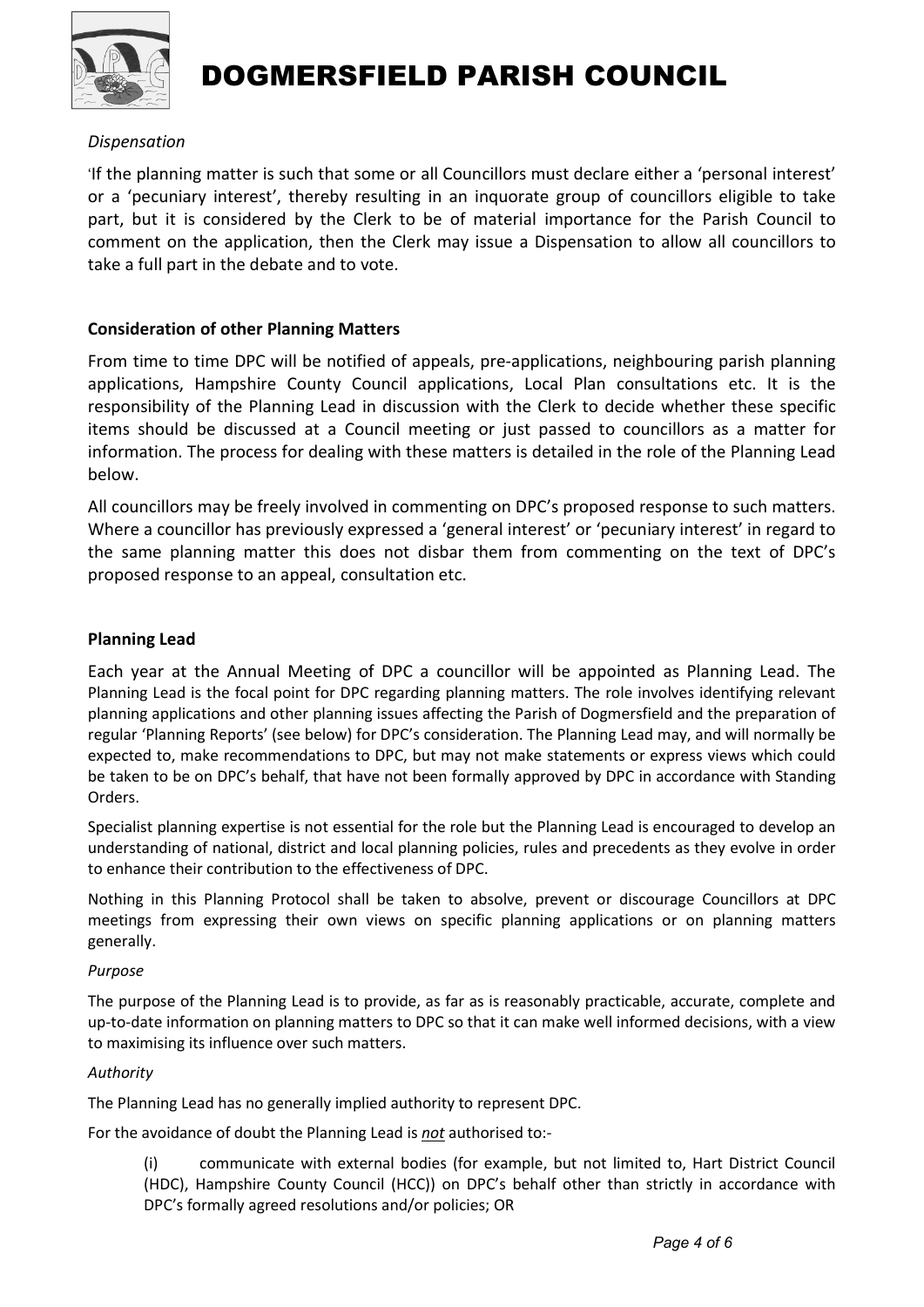

(ii) provide planning advice to Applicants, except where such advice is explicitly stated to be the Planning Lead's personal view and not the view of DPC. (Note: by offering such advice the Planning Lead is advised to declare this during any discussion as a councillor (e.g. during DPC meetings and planning discussions).

#### Planning Lead Activities

On taking up the role the Planning Lead will register with HDC's planning website (which may involve taking over a previous Lead's registration, amending any contact e-mail address, etc.) as the main point of communication for DPC planning matters.

Before each relevant DPC meeting (usually monthly):-

- Prepare in consultation with the Clerk a "Planning List" to identify 'current' planning applications and pre-applications etc. in time for it to inform the Agenda for the next meeting i.e. by the Tuesday preceding for a Monday meeting. New applications received after this time up until the Friday preceding the Meeting should also be forwarded to the Clerk. The Lead will together with the Clerk seek any necessary extensions from HDC to allow planning applications to be considered at the next Council meeting.
- Prepare a "Planning Report" and submit an electronic copy to the Clerk in time for it to be distributed to Councillors via e-mail with the agenda for that meeting. The Report may be updated and re-circulated should additional Applications be received prior to the date of the meeting.
- The Planning Report will contain the following information affecting Dogmersfield Parish (normally generated from HDC's website but also any adjacent parish, district, or county matters worthy of note). This is provided to encourage Councillors to view applications prior to the meeting: -
	- (a) List of Applications, including a summary of each and the Planning Lead's initial suggestion as to how DPC might wish to respond. The use of hypertext links to refer Councillors to the relevant pages on the Hart website is encouraged.
	- (b) For each Application, details of (or where there are many, a summary of) any objections and their substance, together with details of any other inputs from (for example) HDC's Conservation Officer, HCC's highways department, etc. and
	- (c) Any other planning related matters which may be of interest to Councillors, which the Planning Lead may then choose to raise with Council through their Planning Report.

NB. The Clerk will take responsibility for circulating any relevant Enforcement Notices or decisions and any Planning Inspectorate activities relevant to the Parish

Prior to the relevant DPC meeting:-

- The Planning Lead will make a final check of HDC's website as late as reasonably practicable for any late inputs e.g. further objections, and report on them at the meeting;
- Using HDC's website identify and download relevant plans, documents and reports for use at the meeting;
- if relevant download 'Google StreetView' images and make a visit to the site to take photographs ready to provide a helpful visual context for the presentation at the meeting;

At each relevant DPC meeting:-

- Advise councillors which, if any, Applications appear to be wholly non-contentious and thus capable of being dealt with 'en bloc' if so resolved at the meeting;
- Present those Applications that require discussion and assist in reaching a resolution;